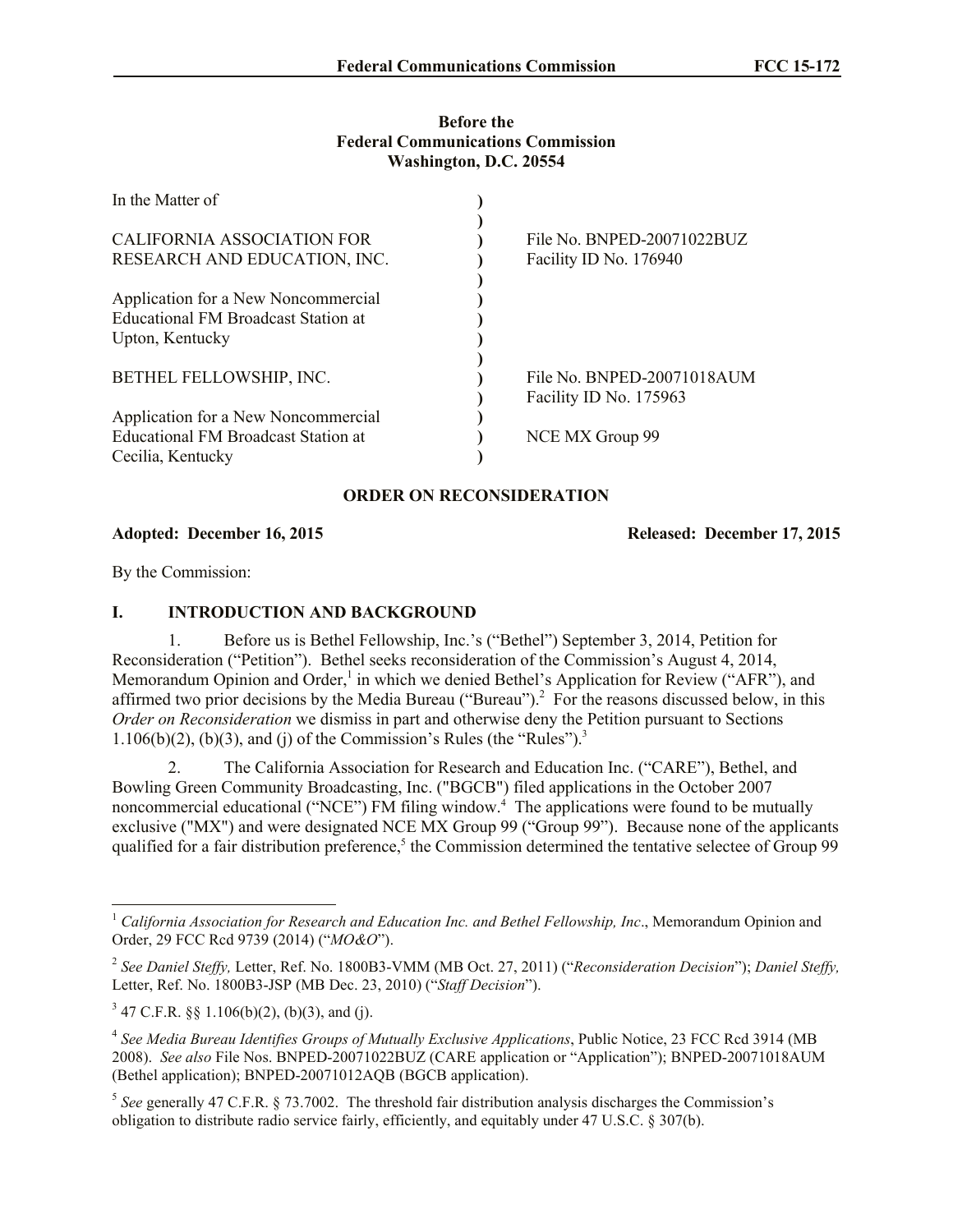pursuant to its point system procedures.<sup>6</sup> As CARE was awarded four points – two points for diversity of ownership and two for presenting the best technical proposal – and neither Bethel nor BGCB were awarded any points, CARE was designated the tentative selectee.<sup>7</sup> The staff subsequently denied Bethel's petition to deny the CARE Application,<sup>8</sup> granted the CARE Application, and dismissed the Bethel Application.<sup>9</sup> The staff subsequently denied Bethel's Petition for Reconsideration of those actions ("Reconsideration Petition"),<sup>10</sup> and Bethel filed the AFR on November 28, 2011, which we denied by the *MO&O*.

3. On November 7, 2013, CARE applied to modify its construction permit,<sup>11</sup> seeking to construct a non-directional antenna at a new site because it had lost its original site. Due to the short time remaining on its construction permit, CARE stated that it was not feasible to design and proof a directional antenna suitable to a new site, proposing instead a site from which it could operate a nondirectional antenna. The Modification Application was granted December 2, 2013, without challenge from Bethel.<sup>12</sup> However, on December 23, 2013, CARE's construction permit expired without CARE having constructed the proposed facilities or requested tolling. On August 4, 2014, we released the *MO&O*, concluding that Bethel had failed to demonstrate staff error in the *Reconsideration Decision*, and therefore denied the AFR.<sup>13</sup> Bethel timely filed the Petition on September 3, 2014.

# **II. DISCUSSION**

4. In the instant Petition, Bethel claims that the filing of the Modification Application and the expiration of CARE's construction permit are "new facts" compelling reconsideration.<sup>14</sup> Bethel argues that in the Modification Application CARE "explicitly acknowledged that 'building and proofing a directional antenna has become technically unfeasible,'" and further contends that CARE's failure to construct is "the *ultimate* demonstration of failure to prosecute."<sup>15</sup> Bethel also argues that, because the CARE permit expired before the *MO&O* was released, Bethel's application was still pending due to its repeated appeals, thus requiring that we reverse our decision and reinstate and grant its application. 16 Bethel brings its Petition under Section 1.106(b)(2)(i) of our Rules, which provides that a petition for reconsideration will be entertained only if "[t]he petition relies on facts or arguments which relate to events which have occurred or circumstances which have changed since the last opportunity to present

 6 47 C.F.R. § 73.7003 (point system selection procedures). CARE was tentatively selected in *Comparative Consideration of 59 Groups of Mutually Exclusive Applications for Permits to Construct New or Modified Noncommercial Educational FM Stations Filed in the October 2007 Filing Window*, Memorandum Opinion and Order, 25 FCC Rcd 1681, 1705 (2010) ("*Comparative Selection MO&O*").

<sup>7</sup> *Comparative Selection MO&O*, 25 FCC Rcd at 1705, 1725.

<sup>8</sup> CARE did not oppose Bethel's petition to deny, nor did it respond to a staff letter requesting response. *See Daniel Steffy*, Letter (MB Oct. 14, 2010) ("*Inquiry Letter*"). However, CARE did file an engineering amendment to its Application shortly after the *Inquiry Letter* was sent. *Broadcast Applications*, Public Notice, Report No. 27385 (MB Dec. 17, 2010).

<sup>9</sup> *Staff Decision* at 3; *Broadcast Actions*, Public Notice, Report No. 47392 (MB Dec. 29, 2010).

<sup>&</sup>lt;sup>10</sup> *Reconsideration Decision* at 4. On reconsideration, Bethel added the new argument that, because CARE did not respond to the *Inquiry Letter*, its Application should be dismissed for failure to prosecute under 47 C.F.R. §§73.3566(b) and 73.3568(a)(1). The staff rejected this argument. *Reconsideration Decision* at 3.

<sup>&</sup>lt;sup>11</sup> File No. BMPED-20131107AMT ("Modification Application").

<sup>&</sup>lt;sup>12</sup> See Broadcast Actions, Public Notice, Report No. 48130 (MB Dec. 6, 2013).

<sup>13</sup> *MO&O*, 29 FCC Rcd at 9740.

 $14$  Petition at 1, 4.

<sup>&</sup>lt;sup>15</sup> *Id*. at 5 (emphasis in original).

<sup>16</sup> *Id*. at 1-2, 4-5.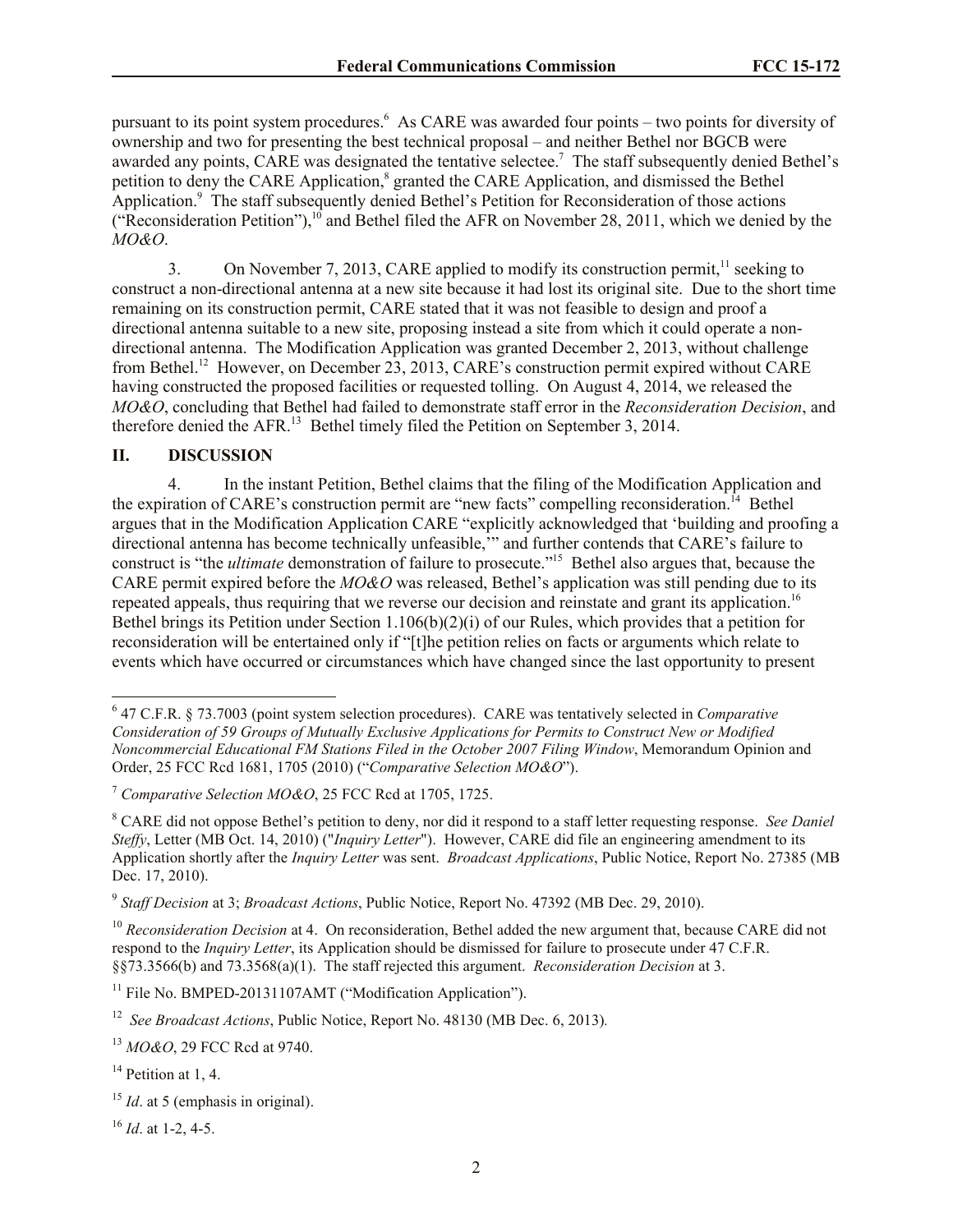such matters to the Commission."<sup>17</sup> A petition that fails to introduce relevant new facts or changed circumstances may be dismissed as repetitious. 18 Moreover, it is settled Commission policy that a petition for reconsideration is not to be used to re-argue points already argued and rejected.<sup>19</sup>

5. Although Bethel raises questions regarding CARE's Modification Application,<sup>20</sup> it does not show why these facts could not have been raised in either an objection to the Modification Application or in a prior pleading. In particular, we note that CARE filed its Modification Application and CARE's construction permit expired more than seven months before the Commission ruled on Bethel's AFR. We thus reject these arguments for reconsideration purposes.<sup>21</sup> As a separate and independent ground for rejecting Bethel's Petition, we do not agree with Bethel's claim that the "new fact" of the CARE permit expiration demonstrates error in either the Bureau's or our review of its arguments.<sup>22</sup> Because CARE modified its permit to specify a new site and a non-directional antenna – with no challenge from Bethel – the permit that expired is not the one to which Bethel objected in its petition to deny or other pleadings. Thus the fact of the expiration does not undermine the basis for denying Bethel's petition to deny. Likewise, we find no merit in Bethel's failure to prosecute claim. Failure to construct is not failure to prosecute, and although CARE did not respond to the staff's *Inquiry Letter*, it did take steps toward construction,<sup>23</sup> even though they were ultimately unsuccessful. Moreover, notwithstanding CARE's failure to have responded to the Bethel petition to deny, the Bureau's own analysis of Bethel's allegations led it to conclude that they were without basis.<sup>24</sup> Bethel has thus failed to demonstrate the circumstances necessary to find failure to prosecute.<sup>25</sup>

Finally, we reject Bethel's attempt to revive its own Group 99 application based on its "last applicant standing" argument, through which it contends that forestalling the finality of the dismissal of its own application, by filing the various pleadings and appeals noted herein – each rejected by the Bureau – now entitles it to replace CARE as the tentative selectee.<sup>26</sup> Bethel essentially argues that it need not prevail on the merits, it need only outlast its competitor. We disagree. Bethel relies on Section 73.7004(d) of the Rules, which provides, at the petition to deny stage, "If an applicant is found unqualified, the application shall be denied, and the applicant(s) with the next highest point tally named as the tentative selectee."<sup>27</sup> But in light of the fact that the Bureau properly denied Bethel's petition to deny and, in granting the CARE Application, found CARE to be qualified, this provision is inapplicable here.<sup>28</sup> By contrast, had Bethel successfully shown an error of fact or law that voided the original selection of

 $20$  Petition at 6 and n.2.

 $21$  47 C.F.R. § 1.106(b)(2).

 $22$  Petition at 5.

<sup>23</sup> *See supra* notes 8, 11.

<sup>24</sup> *Staff Decision* at 3; *Reconsideration Decision* at 3.

<sup>25</sup> *Innovative Women's Media Ass'n v. F.C.C.*, 16 F.3d 1287, 1289 (D.C. Cir. 1994) (quoting *The Dunlin Group*, Memorandum Opinion and Order, 6 FCC Rcd 4642, 4644 (Rev. Bd. 1991)) (dismissing an application for failure to prosecute requires a finding that the applicant, with contempt or inexcusable sloth, has defied a Commission order).

<sup>26</sup> Petition at 4-5.

<sup>28</sup> *See Staff Decision* at 3.

l  $17$  47 C.F.R. § 1.106(b)(2)(1).

<sup>&</sup>lt;sup>18</sup> See Notices of Apparent Liability for Forfeitures of Emery Telephone, Memorandum Opinion and Order, 15 FCC Rcd 7181, 7184 ¶ 5 (1999) (citing 47 C.F.R. § 1.106(b)(3)); *see also, e.g., Sagir, Inc*., Memorandum Opinion and Order, 18 FCC Rcd 15967, 15974 ¶ 16 (2003).

<sup>19</sup> *S&L Teen Hospital Shuttle*, Order on Reconsideration, 17 FCC Rcd 7899, 7900 (2002).

 $27$  47 C.F.R. § 73.7004(d). Petition at 4-5.